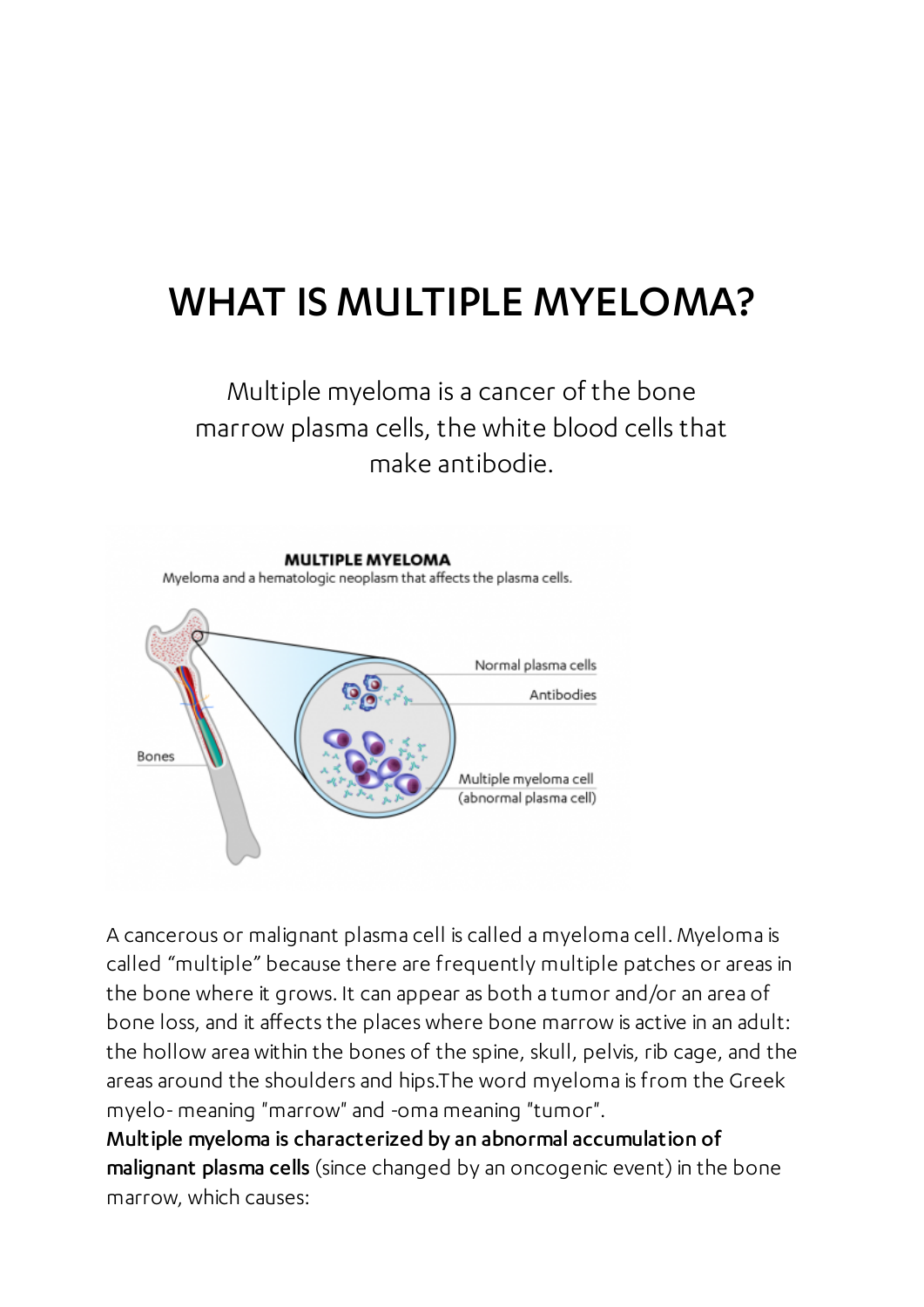- reduction of the normal function of the bone marrow with possible anemia, reduction in white blood cell count (leukopenia) and platelets (thrombocytopenia)
- excess synthesis of abnormal antibodies, all the same (called M protein) that accumulate in the blood and urine, causing the increase in blood viscosity and renal failure
- damage, weakness and bone destruction caused by local imbalance between osteoblasts and osteoclasts.

# PHYSIOLOGICAL CELL PROLIFERATION AND TUMOR

Each cell in the body follows a code of conduct: it is divided only when needed, it differentiates when necessary and dies when the body requires it. This cellular behavior code is necessary to preserve the health of a multicellular organism as complex as ours. The control of individual cells takes place through special proteins that promote or inhibit the behavior of a particular cell. For example, if a cell plays a useful role, the proteins promote its survival.

When the cell is no longer needed, the body increases the amount of protein which causes it to die. Analogous mechanisms regulating the division and cell differentiation. Today we know that cancers like multiple myeloma are caused by acquired damage to these proteins, due to alterations in growth and differentiation. In practice, a cancer cell does not follow the normal code of conduct, it grows at an inconvenient time and in the wrong place and does not differentiate to perform a useful function.

## Treatment

Multiple myeloma is a serious disease, therefore suitable treatment is absolutely crucial. Today, many treatment options are available.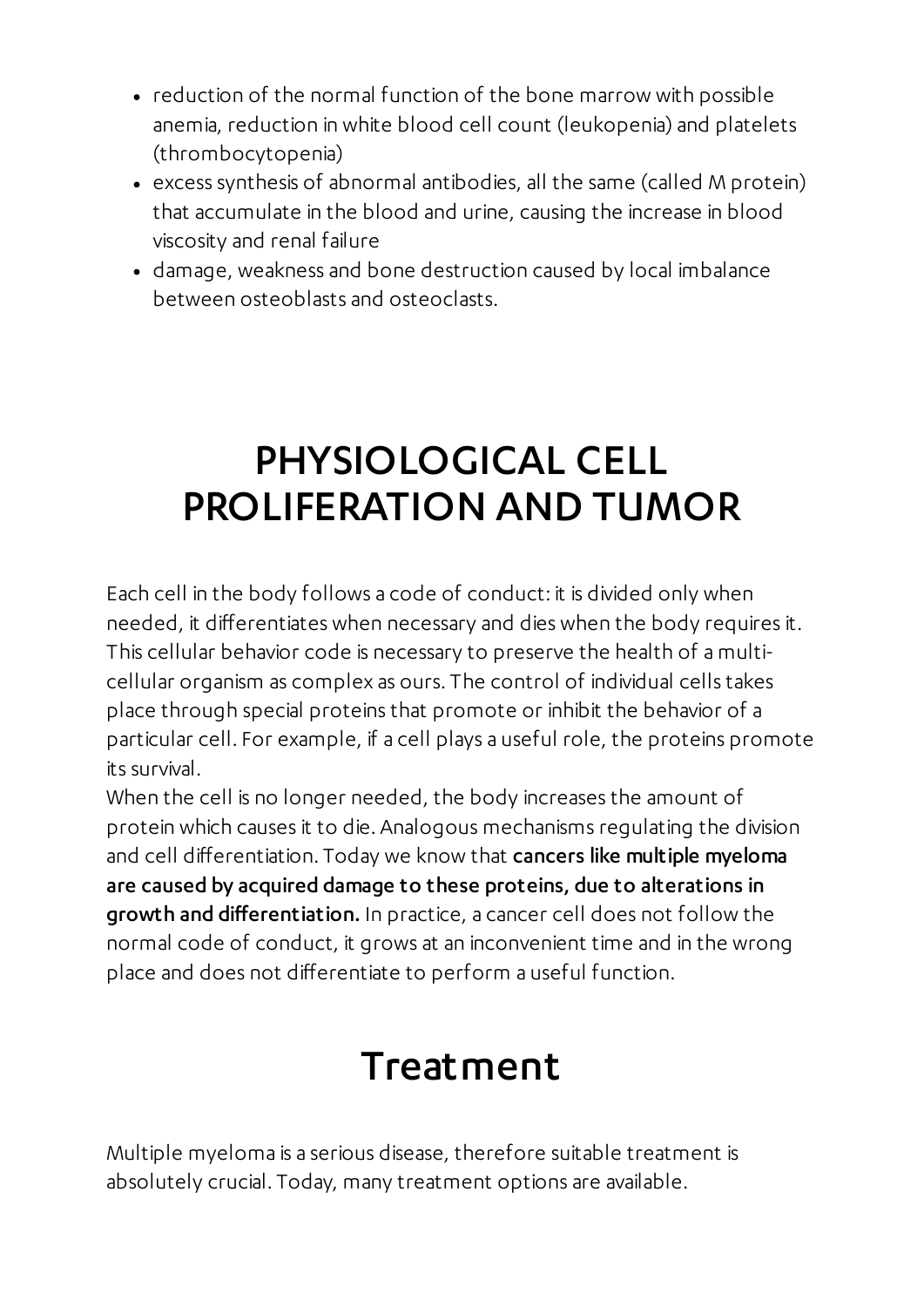#### My story

"'I've been having problems for a while now. I just felt that something was off. Unfortunately, the exact reason for my problems was not fount and so I felt more and more frustrated. My loved ones started to question my symptoms, and even Istarted to question myself. Iwondered whether or not I imagined it all. When Iwas finally diagnosed I felt relief. Finally, my 'imaginary disease' was given a name." Lara, 69 years old

#### What are the causes

The cause of myeloma, as for most cancers, it is still not known. Nevertheless, in the last 10 years, studies have provided important information on how you develop multiple myeloma (MM) and some of the factors involved in its progression. Currently, the only known risk factors that affect your chance of getting MM are age (mainly affects older people), race (more common in African Americans), gender (men are more likely to develop the disease), family history of cancer of the lymphoid type and diagnosis of monoclonal gammopathy of undetermined significance (MGUS). In addition, like other cancers, MM is a disease stimulated by the accumulation of genetic mutations and abnormal cytogenetics, which lead to the alteration of the mechanisms of growth and cell death. Although there is no single genetic mutation specific to the MM, the disease is associated with a specific group of genetic abnormalities that are not observed in other malignant tumors.

# What are the symptoms

The Multiple Myeloma (MM) manifests itself clinically in a very varied way: there are no specific symptoms of the disease.Up to one third of patients can be asymptomatic at the time of diagnosis, meaning that the disease is discovered during a routine blood analysis. The most common features of the disease are: bone symptoms such as back pain, especially in long bones, skull, ribs and pelvis.The pain is persistent and usually responds poorly to the